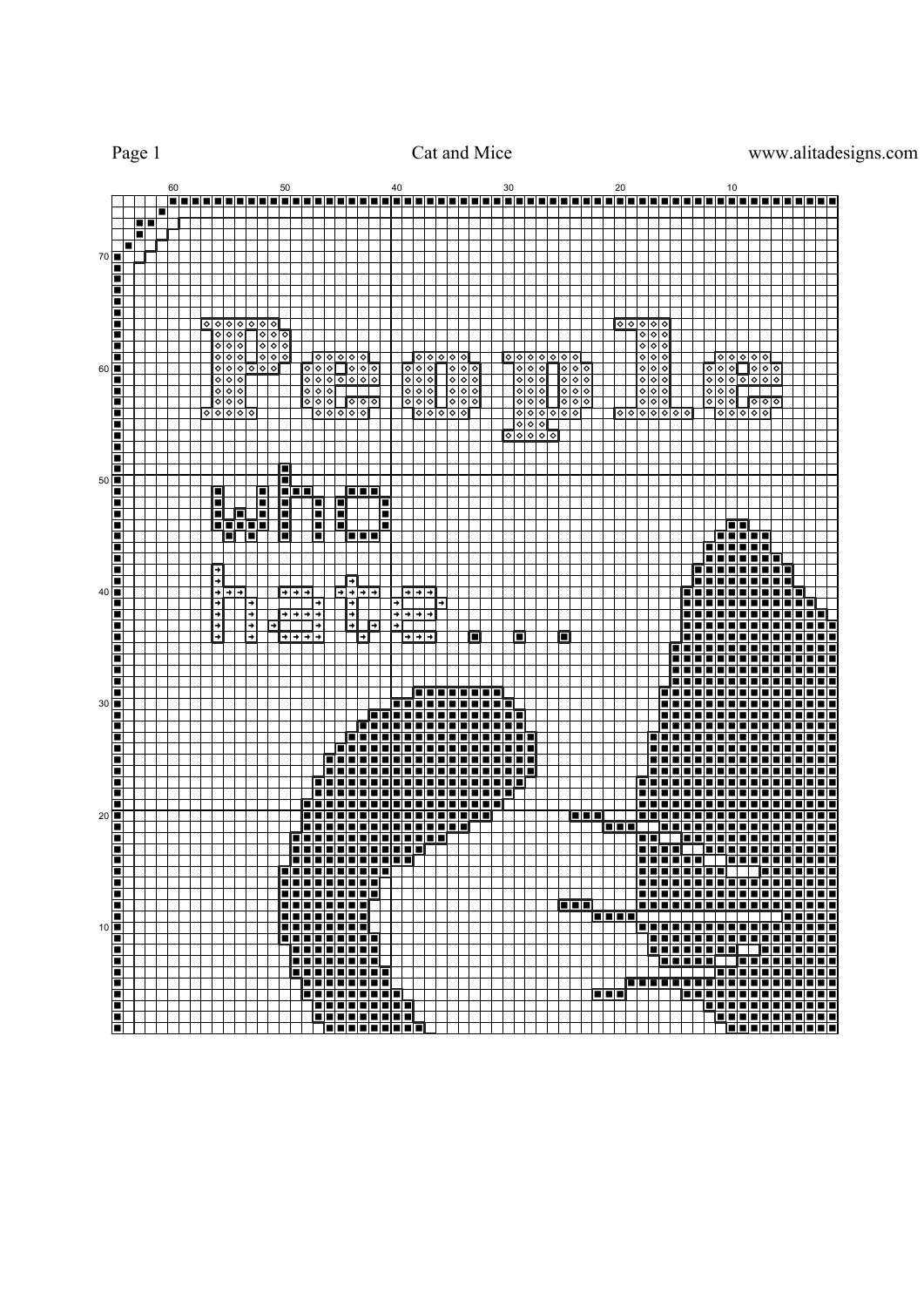Cat and Mice

|    |                                                                                                                     |   |               |        |    |            |               |        | 10                             |                                      |               |               |            |                                 |                          |                          | 20 |           |             |   |                                                        |     |     | 30         |    |                                           |     |  |           |                 | 40        |         |               |  |  | 50 |  |  |  |  | 60 |   |   |   |                     |
|----|---------------------------------------------------------------------------------------------------------------------|---|---------------|--------|----|------------|---------------|--------|--------------------------------|--------------------------------------|---------------|---------------|------------|---------------------------------|--------------------------|--------------------------|----|-----------|-------------|---|--------------------------------------------------------|-----|-----|------------|----|-------------------------------------------|-----|--|-----------|-----------------|-----------|---------|---------------|--|--|----|--|--|--|--|----|---|---|---|---------------------|
|    |                                                                                                                     |   |               |        |    |            |               |        |                                |                                      |               |               |            |                                 |                          |                          |    |           |             |   |                                                        |     |     |            |    |                                           |     |  |           |                 |           |         |               |  |  |    |  |  |  |  |    | ■ |   |   |                     |
|    |                                                                                                                     |   |               |        |    |            |               |        |                                |                                      |               |               |            |                                 |                          |                          |    |           |             |   |                                                        |     |     |            |    |                                           |     |  |           |                 |           |         |               |  |  |    |  |  |  |  |    |   | ш |   |                     |
|    |                                                                                                                     |   |               |        |    |            |               |        |                                |                                      |               |               |            |                                 |                          |                          |    |           |             |   |                                                        |     |     |            |    |                                           |     |  |           |                 |           |         |               |  |  |    |  |  |  |  |    |   | п |   |                     |
| 70 |                                                                                                                     |   |               |        |    |            |               |        |                                |                                      |               |               |            |                                 |                          |                          |    |           |             |   |                                                        |     |     |            |    |                                           |     |  |           |                 |           |         |               |  |  |    |  |  |  |  |    |   |   | ■ |                     |
|    |                                                                                                                     |   |               |        |    |            |               |        |                                |                                      |               |               |            |                                 |                          |                          |    |           |             |   |                                                        |     |     |            |    |                                           |     |  |           |                 |           |         |               |  |  |    |  |  |  |  |    |   |   |   |                     |
|    |                                                                                                                     |   |               |        |    |            |               |        |                                |                                      |               |               |            |                                 |                          |                          |    |           |             |   |                                                        |     |     |            |    |                                           |     |  |           |                 |           |         |               |  |  |    |  |  |  |  |    |   |   |   | п                   |
|    |                                                                                                                     |   |               |        |    | →          | $\rightarrow$ | →∣→    |                                |                                      |               |               |            |                                 |                          |                          |    |           |             |   |                                                        |     |     |            |    |                                           |     |  |           |                 |           |         |               |  |  |    |  |  |  |  |    |   |   |   | п                   |
|    |                                                                                                                     |   |               |        | →  | →          | →             | →      | l→l                            | $\rightarrow$                        |               |               | → →        | ٠                               |                          |                          |    |           |             |   |                                                        |     |     |            |    |                                           |     |  |           |                 |           |         |               |  |  |    |  |  |  |  |    |   |   |   | ∎                   |
|    |                                                                                                                     |   |               | →<br>→ | →  | →          | →             | ٠      | $\rightarrow$<br>$\rightarrow$ | Ð<br>$\rightarrow$                   | →             | →<br>→ → →    | ∣→∣→       |                                 | $\rightarrow$            | →∣→<br>→  →  →           |    |           |             |   |                                                        |     |     |            |    |                                           |     |  |           |                 |           |         |               |  |  |    |  |  |  |  |    |   |   |   | ■                   |
|    |                                                                                                                     |   |               | →      |    |            |               | →      | $\rightarrow$                  | $\rightarrow$                        | $\rightarrow$ | →∣→∣          |            | $\rightarrow$                   | $\rightarrow$            | → → →                    |    |           |             |   |                                                        |     |     |            |    |                                           |     |  |           |                 |           |         |               |  |  |    |  |  |  |  |    |   |   |   | п                   |
|    |                                                                                                                     |   |               | →      | ∣→ | →          | →             | →      | ∣→∣                            | $\rightarrow$                        | $\rightarrow$ | →⊦→⊦          |            |                                 |                          | →│→│→│→                  |    |           |             |   |                                                        |     |     |            |    |                                           |     |  |           |                 |           |         |               |  |  |    |  |  |  |  |    |   |   |   |                     |
| 60 |                                                                                                                     |   |               | →      |    |            |               | →<br>→ | $\rightarrow$<br>$\rightarrow$ | →<br>$\rightarrow$                   | →<br>→        | →<br>→        | (→<br>∣→∣→ | →                               | →<br>÷.<br>$\rightarrow$ | → → → →<br>$\rightarrow$ |    |           |             |   |                                                        |     |     |            |    |                                           |     |  |           |                 |           |         |               |  |  |    |  |  |  |  |    |   |   |   | ∎                   |
|    |                                                                                                                     |   |               |        | →  | →          | →             | →∣     | ∣→∣                            | $\rightarrow$                        | $\rightarrow$ | →I→I          |            | →                               | →∣                       | →∣→                      |    |           |             |   |                                                        |     |     |            |    |                                           |     |  |           |                 |           |         |               |  |  |    |  |  |  |  |    |   |   |   | ■                   |
|    |                                                                                                                     |   |               |        |    | ⊦          | →             | →      | $\rightarrow$                  | $\rightarrow$                        | $\rightarrow$ | → → → →       |            | ∣→∣                             | $\rightarrow$            |                          |    |           |             |   |                                                        |     |     |            |    |                                           |     |  |           |                 |           |         |               |  |  |    |  |  |  |  |    |   |   |   | п                   |
|    |                                                                                                                     |   |               |        |    |            | →∣            |        | → → →<br>l→l                   | $\rightarrow$                        | $\rightarrow$ |               |            | → → → →  <u>→ →</u><br>→│→│→│→│ |                          |                          |    |           |             |   |                                                        |     |     |            |    |                                           |     |  |           |                 |           |         |               |  |  |    |  |  |  |  |    |   |   |   | п                   |
|    |                                                                                                                     |   |               |        |    |            |               |        |                                | $\rightarrow$                        | $\rightarrow$ | →             | ⇥          |                                 |                          |                          |    |           |             |   |                                                        |     |     |            |    |                                           |     |  |           |                 |           |         |               |  |  |    |  |  |  |  |    |   |   |   |                     |
|    |                                                                                                                     |   |               |        |    |            |               |        |                                |                                      | →             | $\rightarrow$ |            |                                 |                          |                          |    |           |             |   |                                                        |     |     |            |    |                                           |     |  |           |                 |           |         |               |  |  |    |  |  |  |  |    |   |   |   | ■                   |
|    |                                                                                                                     |   |               |        |    |            |               |        |                                |                                      | →<br>→        |               |            |                                 |                          |                          |    |           |             |   |                                                        |     |     |            |    |                                           |     |  |           |                 |           |         |               |  |  |    |  |  |  |  |    |   |   |   | п                   |
| 50 |                                                                                                                     |   |               |        |    |            |               |        |                                |                                      |               |               |            |                                 |                          |                          |    |           |             |   |                                                        |     |     |            |    |                                           |     |  |           |                 |           |         |               |  |  |    |  |  |  |  |    |   |   |   | п                   |
|    |                                                                                                                     |   |               |        |    |            |               |        |                                |                                      |               |               |            |                                 |                          |                          |    |           |             |   |                                                        |     |     |            |    |                                           |     |  |           |                 |           |         |               |  |  |    |  |  |  |  |    |   |   |   |                     |
|    |                                                                                                                     |   |               |        |    |            |               |        |                                |                                      |               |               |            |                                 |                          |                          |    |           |             |   |                                                        |     |     |            |    |                                           |     |  |           |                 |           |         |               |  |  |    |  |  |  |  |    |   |   |   | Г                   |
|    |                                                                                                                     |   |               |        |    |            |               |        |                                |                                      |               |               |            |                                 |                          |                          |    |           |             |   |                                                        |     |     |            | 00 |                                           |     |  |           |                 |           |         |               |  |  |    |  |  |  |  |    |   |   |   |                     |
|    |                                                                                                                     |   |               |        |    |            |               |        |                                |                                      |               |               |            |                                 |                          |                          |    |           |             |   |                                                        |     |     |            |    | eeee                                      |     |  |           |                 |           |         |               |  |  |    |  |  |  |  |    |   |   |   | п                   |
|    |                                                                                                                     |   |               |        |    |            |               |        |                                |                                      |               |               |            |                                 |                          |                          |    |           |             |   |                                                        |     |     |            |    | 8 8 8 8 8 8 8                             |     |  |           |                 |           |         |               |  |  |    |  |  |  |  |    |   |   |   |                     |
|    |                                                                                                                     |   |               |        |    |            |               |        |                                |                                      |               |               |            |                                 |                          |                          |    |           |             |   |                                                        |     |     |            |    | ---------                                 |     |  |           |                 |           |         |               |  |  |    |  |  |  |  |    |   |   |   | ■                   |
|    |                                                                                                                     |   |               |        |    |            |               |        |                                |                                      |               |               |            |                                 |                          |                          |    |           |             |   |                                                        | ▄▖▄ |     |            |    |                                           |     |  |           |                 |           |         |               |  |  |    |  |  |  |  |    |   |   |   |                     |
| 40 |                                                                                                                     |   |               |        |    |            |               |        |                                |                                      |               |               |            |                                 |                          |                          |    |           |             |   |                                                        |     |     |            |    | --------<br><u> E I E I E I E I E I E</u> |     |  |           |                 |           |         |               |  |  |    |  |  |  |  |    |   |   |   | п                   |
|    |                                                                                                                     |   |               |        |    |            |               |        |                                |                                      |               |               |            |                                 |                          |                          |    |           |             |   |                                                        |     |     |            |    |                                           |     |  |           |                 |           |         |               |  |  |    |  |  |  |  |    |   |   |   |                     |
|    |                                                                                                                     |   |               |        |    |            |               |        |                                |                                      |               |               |            |                                 |                          |                          |    |           |             |   |                                                        |     |     |            |    |                                           |     |  |           |                 |           |         |               |  |  |    |  |  |  |  |    |   |   |   |                     |
|    |                                                                                                                     |   |               |        |    | <b>LIL</b> |               | 88     |                                | 1 - 1 - 1 - 1 - 1 - 1 - 1 - 1 -<br>ш |               |               |            | e e e e e e                     |                          |                          |    |           | l II E<br>Е |   |                                                        | I I |     |            |    | FIFIFIFIFIFIFIFIF                         |     |  |           |                 |           |         |               |  |  |    |  |  |  |  |    |   |   |   | п                   |
|    |                                                                                                                     |   |               |        |    |            |               |        |                                |                                      | ■             | 6 I S         |            | <u> I din in in in in in in</u> |                          |                          |    |           |             |   |                                                        |     |     |            |    |                                           |     |  |           |                 |           |         |               |  |  |    |  |  |  |  |    |   |   |   |                     |
|    | ■                                                                                                                   |   |               |        |    |            | п             |        |                                | ▪<br>▬                               |               |               |            | ____________                    |                          |                          |    |           |             |   |                                                        |     |     |            |    |                                           |     |  | m 1 m 1 m |                 |           |         |               |  |  |    |  |  |  |  |    |   |   |   |                     |
|    | n I n<br>M I E                                                                                                      | ■ | ■             | ■      | ■  | ■          | E             | п      | ш                              |                                      |               |               |            |                                 |                          |                          |    |           |             |   |                                                        |     |     |            |    |                                           |     |  |           |                 |           |         |               |  |  |    |  |  |  |  |    |   |   |   | ■                   |
|    | $30$ $\blacksquare$                                                                                                 |   |               |        |    |            |               |        |                                |                                      |               |               |            |                                 |                          |                          |    |           |             |   |                                                        |     |     |            |    |                                           |     |  |           |                 |           |         |               |  |  |    |  |  |  |  |    |   |   |   | п                   |
|    | n In                                                                                                                |   |               |        |    |            |               |        |                                |                                      | ■             |               |            | .                               |                          |                          |    | 1 1 1 1 1 |             |   |                                                        |     |     |            |    |                                           |     |  |           | 1 N N N         |           |         |               |  |  |    |  |  |  |  |    |   |   |   |                     |
|    | ■                                                                                                                   |   |               |        |    |            | п<br>■        |        |                                | ▬<br>▗<br>▪                          | п             |               |            |                                 |                          |                          |    |           |             |   | ________________                                       |     | ■■■ |            | -- |                                           |     |  |           | ПL<br>31 E 13 E |           |         |               |  |  |    |  |  |  |  |    |   |   |   | ■                   |
|    |                                                                                                                     |   | ■             | mr     |    | ■          | ITI           | ПП     |                                | <b>TITI</b>                          |               |               |            |                                 |                          |                          |    |           |             |   | FIFICIAL AL CONTENTATION AND LA CONTENTATION AND LA CO |     |     |            |    |                                           |     |  |           | 1 T 1 T 1 T 1 T |           |         |               |  |  |    |  |  |  |  |    |   |   |   | ■                   |
|    |                                                                                                                     |   |               |        |    | <b>THE</b> |               |        | FIFIF                          |                                      | П             |               |            |                                 |                          |                          |    |           |             |   |                                                        |     |     |            |    |                                           |     |  |           | e e e e         |           |         |               |  |  |    |  |  |  |  |    |   |   |   | п                   |
|    |                                                                                                                     |   |               |        |    |            | ■             | ■      |                                |                                      |               | ■             |            |                                 |                          |                          |    |           |             |   |                                                        |     |     |            |    |                                           |     |  |           |                 |           |         |               |  |  |    |  |  |  |  |    |   |   |   |                     |
|    | ■                                                                                                                   |   |               |        |    | ■          | п             | ■      | ■                              |                                      | ■             | <b>RIBIS</b>  |            |                                 | ▀▘▘▀                     |                          | ■  |           |             | ■ |                                                        |     |     |            |    |                                           |     |  |           |                 |           |         |               |  |  |    |  |  |  |  |    |   |   |   | ■                   |
|    | ■■■                                                                                                                 |   | e de le ferre |        |    |            |               |        |                                | n nin                                |               |               |            |                                 |                          |                          |    |           |             |   |                                                        |     |     |            |    |                                           |     |  |           |                 |           |         |               |  |  |    |  |  |  |  |    |   |   |   | ■                   |
|    | $20$ $\blacksquare$                                                                                                 |   | F F F F F     |        |    | п          |               |        |                                | 1 1 1 1<br>n nin                     |               |               |            |                                 |                          |                          |    |           |             |   |                                                        |     |     |            |    |                                           |     |  |           |                 |           | . I TIM | 18 8 8        |  |  |    |  |  |  |  |    |   |   |   | п                   |
|    |                                                                                                                     |   |               | n i H  |    |            |               |        |                                | nn r                                 |               |               |            |                                 |                          |                          |    |           |             |   |                                                        |     |     | I 81 81 82 |    | ■                                         | FIF |  |           |                 | 1 E 1 E 1 |         |               |  |  |    |  |  |  |  |    |   |   |   |                     |
|    |                                                                                                                     |   | E E E E E     |        |    |            |               |        |                                | n nin                                |               |               |            | <b>THE REA</b>                  |                          |                          |    |           |             |   |                                                        |     |     |            |    |                                           |     |  |           |                 | 1908 B    |         |               |  |  |    |  |  |  |  |    |   |   |   | п                   |
|    | --------<br>1 - 1 - 1 - 1 - 1 - 1 - 1                                                                               |   |               |        |    |            |               |        |                                | FIFIFI<br>FFIT                       |               |               |            |                                 |                          |                          |    |           |             |   |                                                        |     |     |            |    |                                           |     |  |           |                 |           |         |               |  |  |    |  |  |  |  |    |   |   |   | ■<br>п              |
|    |                                                                                                                     |   |               |        |    |            |               |        |                                |                                      |               |               |            |                                 |                          |                          |    |           |             |   |                                                        |     |     |            |    |                                           |     |  |           |                 |           |         |               |  |  |    |  |  |  |  |    |   |   |   | п                   |
|    | اهر مراه المراه المراه المراه المراه المراه المراه المراه المراه المراه المراه المراه المراه المراه المراهر والمراه |   |               |        |    |            |               |        |                                |                                      |               |               |            |                                 |                          |                          |    |           |             |   |                                                        |     |     |            |    |                                           |     |  |           |                 |           |         |               |  |  |    |  |  |  |  |    |   |   |   | п                   |
|    |                                                                                                                     |   |               |        |    |            |               |        |                                |                                      |               |               |            |                                 |                          |                          |    |           |             |   |                                                        |     |     |            |    |                                           |     |  |           |                 |           |         | 1 1 1 1 1 1 1 |  |  |    |  |  |  |  |    |   |   |   | $\blacksquare$<br>Е |
|    |                                                                                                                     |   |               |        |    |            |               |        |                                |                                      |               |               |            |                                 |                          |                          |    |           |             |   |                                                        |     |     |            |    |                                           |     |  |           |                 |           |         |               |  |  |    |  |  |  |  |    |   |   |   | П                   |
|    |                                                                                                                     |   |               |        |    |            |               |        |                                |                                      |               |               |            |                                 |                          |                          |    |           |             |   |                                                        |     |     |            |    |                                           |     |  |           |                 |           |         |               |  |  |    |  |  |  |  |    |   |   |   | П                   |
|    |                                                                                                                     |   |               |        |    |            |               |        |                                |                                      |               |               |            |                                 |                          |                          |    |           |             |   |                                                        |     |     |            |    |                                           |     |  |           |                 |           |         |               |  |  |    |  |  |  |  |    |   |   |   | п<br>п              |
|    |                                                                                                                     |   |               |        |    |            |               |        |                                |                                      |               |               |            |                                 |                          |                          |    |           |             |   |                                                        |     |     |            |    |                                           |     |  |           |                 | 171717171 |         |               |  |  |    |  |  |  |  |    |   |   |   | Е                   |
|    |                                                                                                                     |   |               |        |    |            |               |        |                                |                                      |               |               |            |                                 |                          |                          |    |           |             |   |                                                        |     |     |            |    |                                           |     |  |           |                 |           |         | ooo           |  |  |    |  |  |  |  |    |   |   |   | $\blacksquare$      |
|    |                                                                                                                     |   |               |        |    |            |               |        |                                |                                      |               |               |            |                                 |                          |                          |    |           |             |   |                                                        |     |     |            |    |                                           |     |  |           |                 |           |         |               |  |  |    |  |  |  |  |    |   |   |   | П<br>$\blacksquare$ |
|    |                                                                                                                     |   |               |        |    |            |               |        |                                |                                      |               |               |            |                                 |                          |                          |    |           |             |   |                                                        |     |     |            |    |                                           |     |  |           |                 |           |         |               |  |  |    |  |  |  |  |    |   |   |   | п                   |
|    |                                                                                                                     |   |               |        |    |            |               |        |                                |                                      |               |               |            |                                 |                          |                          |    |           |             |   |                                                        |     |     |            |    |                                           |     |  |           |                 |           |         |               |  |  |    |  |  |  |  |    |   |   |   | П                   |
|    |                                                                                                                     |   |               |        |    |            |               |        |                                |                                      |               |               |            |                                 |                          |                          |    |           |             |   |                                                        |     |     |            |    |                                           |     |  |           |                 |           |         |               |  |  |    |  |  |  |  |    |   |   |   |                     |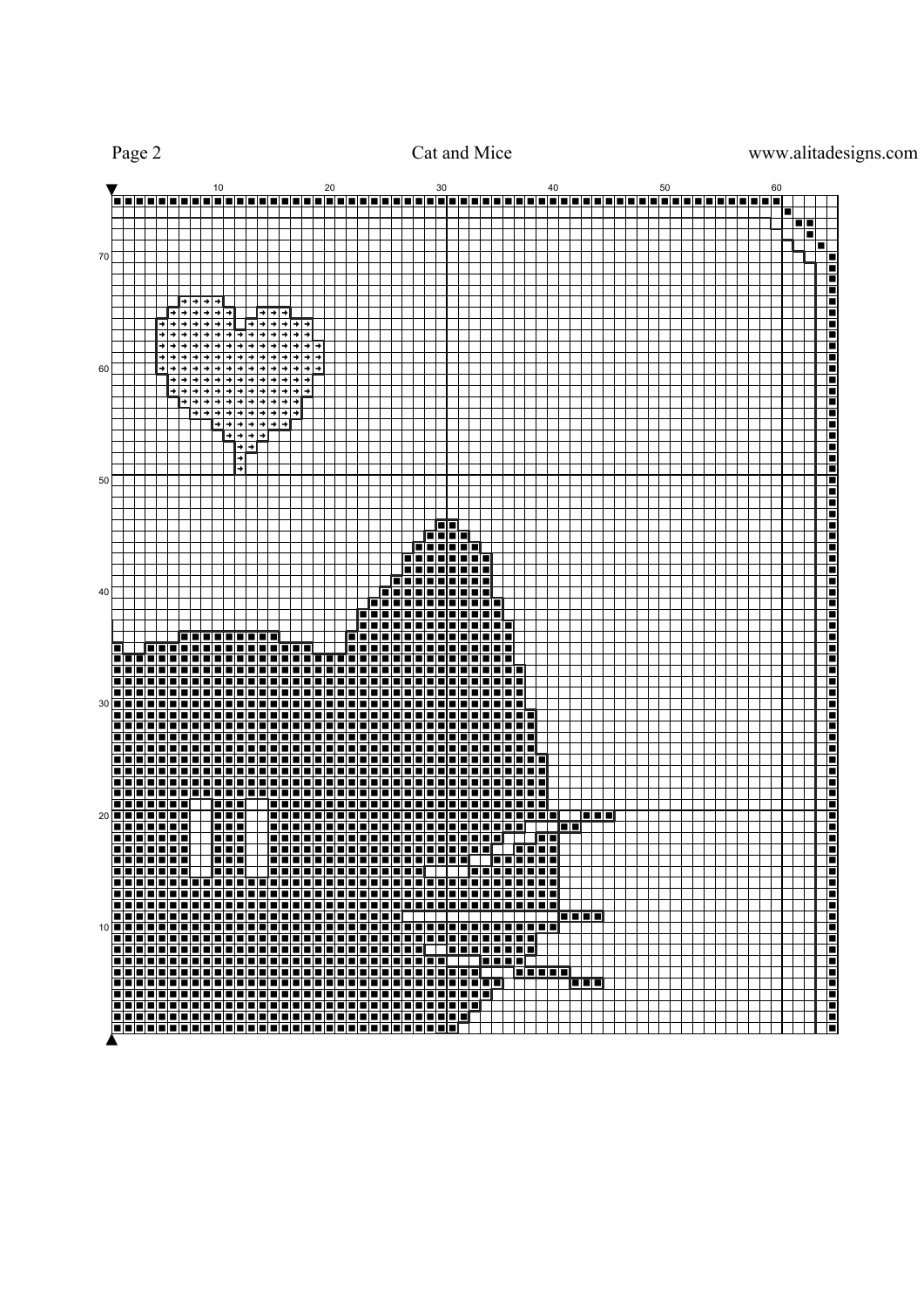Cat and Mice

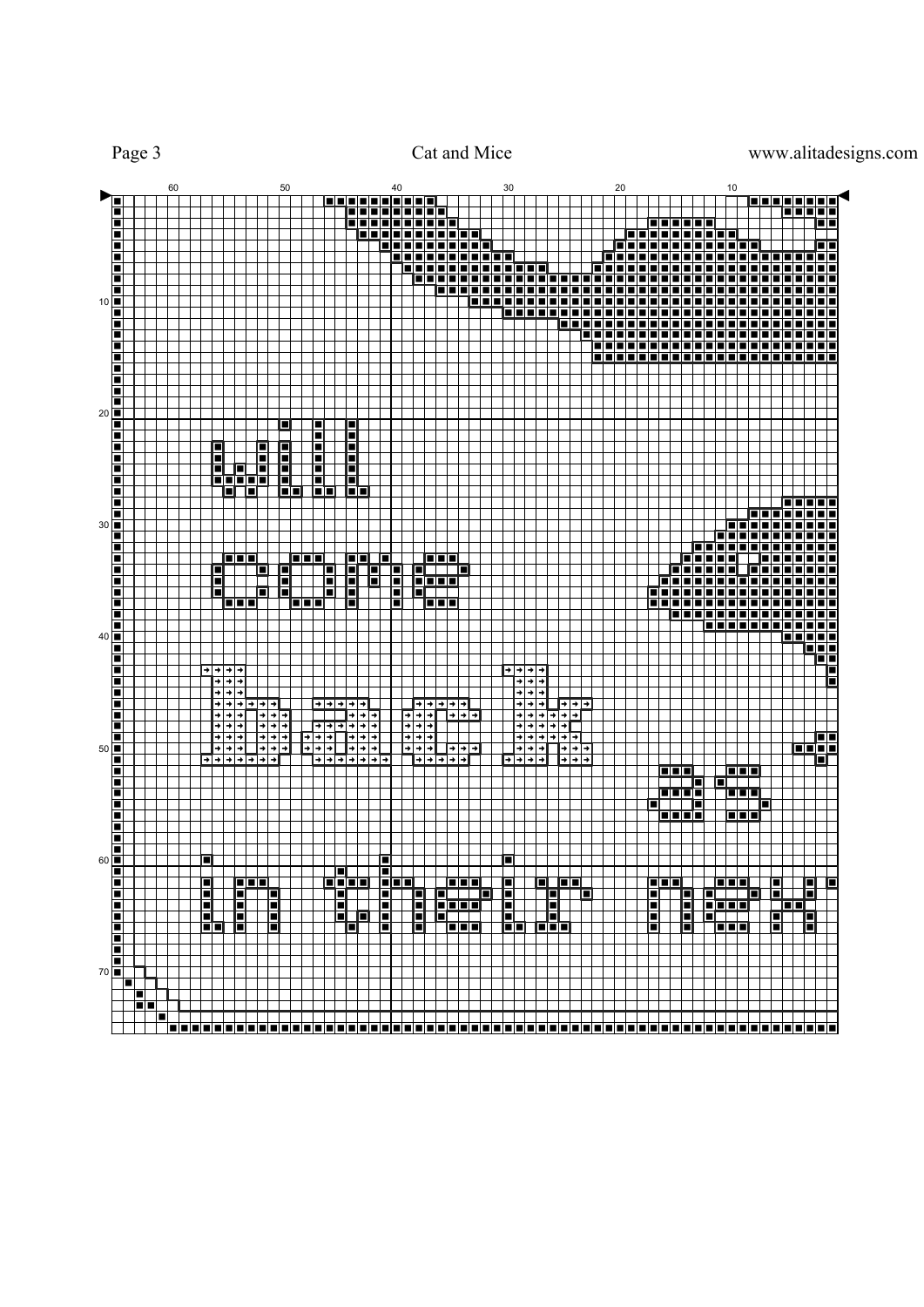Cat and Mice